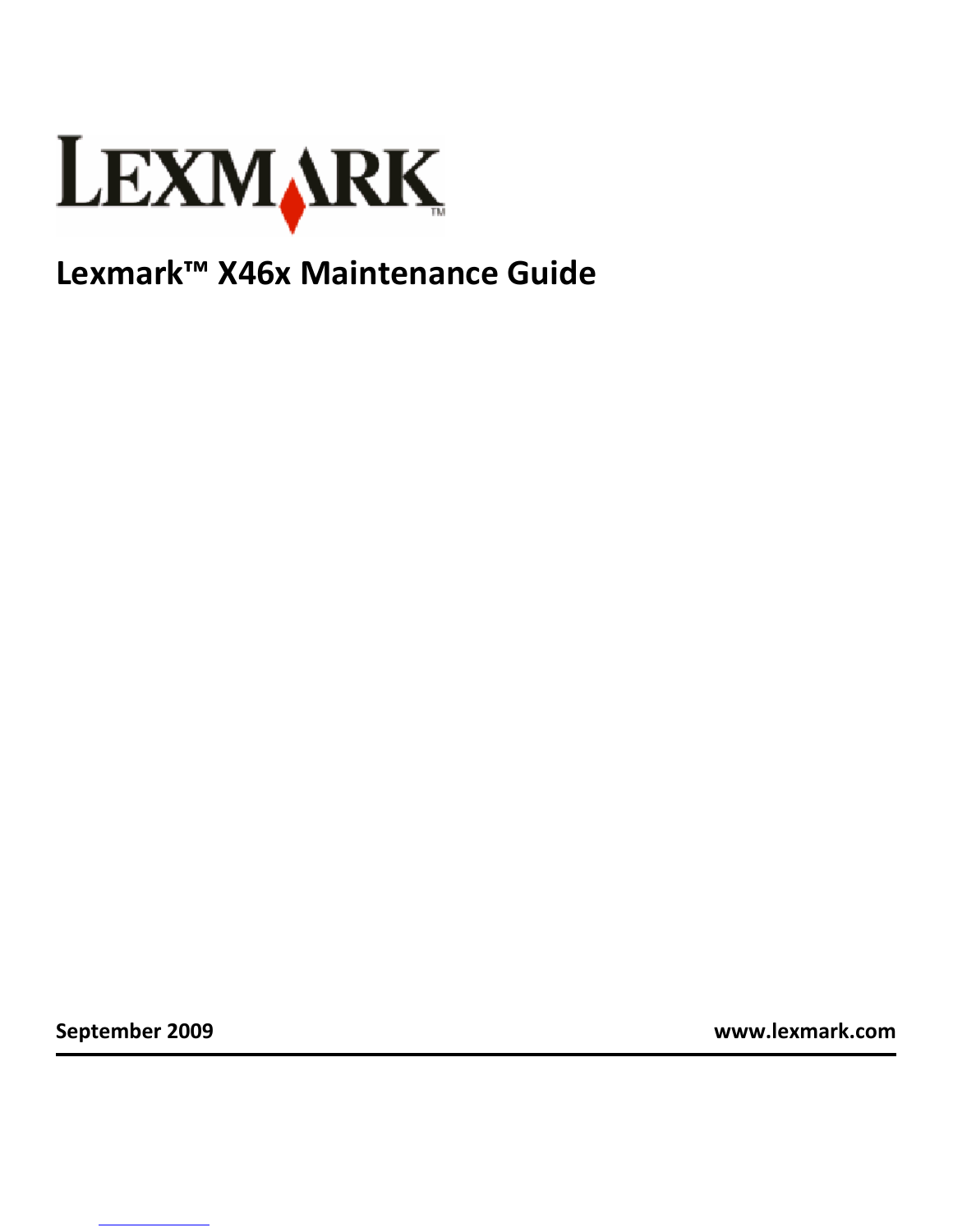# **Contents**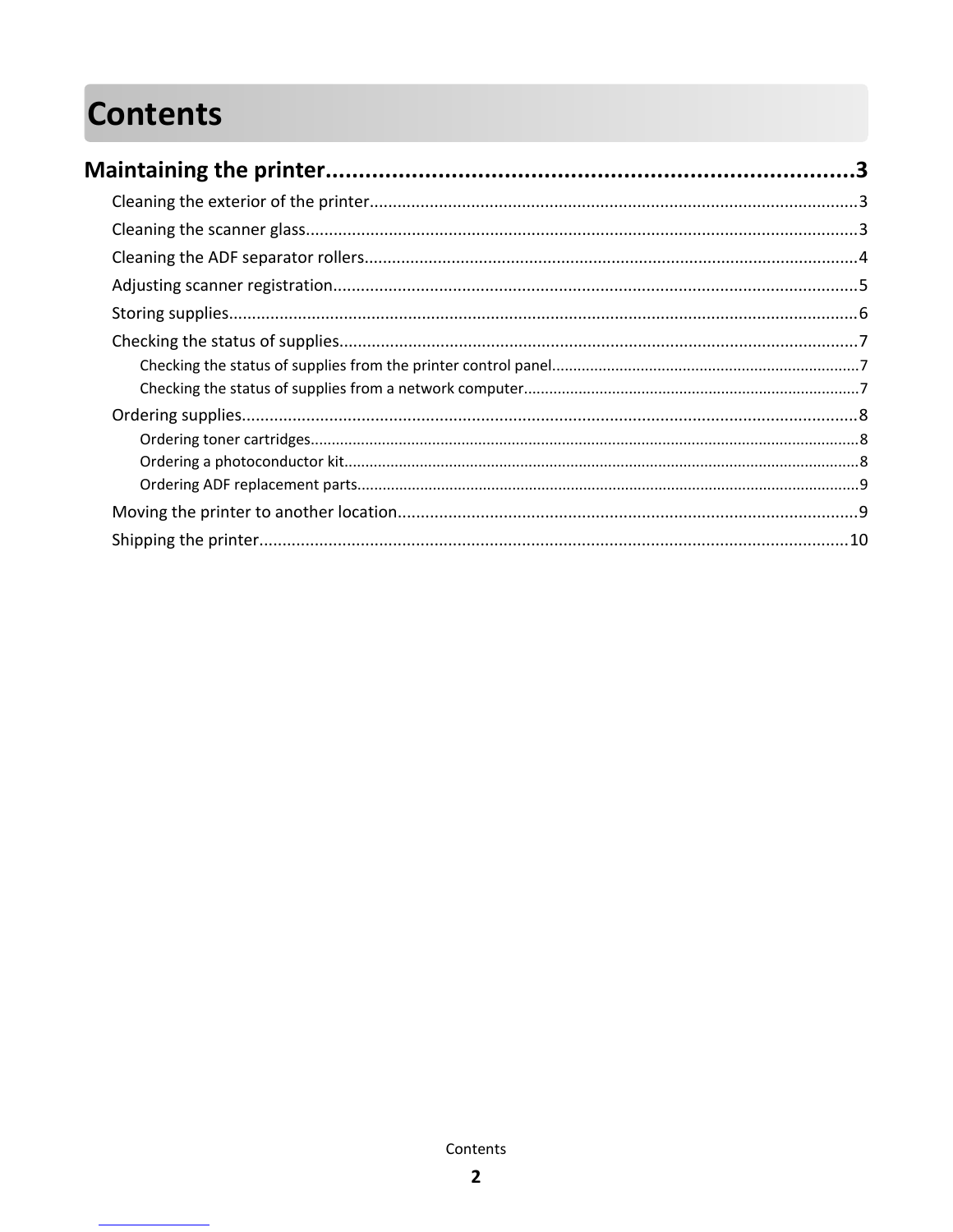# **Maintaining the printer**

Periodically, certain tasks are required to maintain optimum print quality.

### **Cleaning the exterior of the printer**

**1** Make sure that the printer is turned off and unplugged from the wall outlet.

**CAUTION—SHOCK HAZARD:** To avoid the risk of electric shock when cleaning the exterior of the printer, unplug the power cord from the wall outlet and disconnect all cables to the printer before proceeding.

- **2** Remove all paper from the printer.
- **3** Dampen a clean, lint-free cloth with water.

**Warning—Potential Damage:** Do not use household cleaners or detergents, as they may damage the finish of the printer.

**4** Wipe only the outside of the printer.

**Warning—Potential Damage:** Using a damp cloth to clean the interior may cause damage to your printer.

**5** Make sure all areas of the printer are dry before beginning a new print job.

### **Cleaning the scanner glass**

If you encounter print quality problems, such as streaks on copied or scanned images, clean the areas shown.

- **1** Slightly dampen a soft, lint-free cloth or paper towel with water.
- **2** Open the scanner cover.



|   | White underside of the ADF cover     |
|---|--------------------------------------|
| 2 | White underside of the scanner cover |
| 3 | Scanner glass                        |
| 4 | ADF glass                            |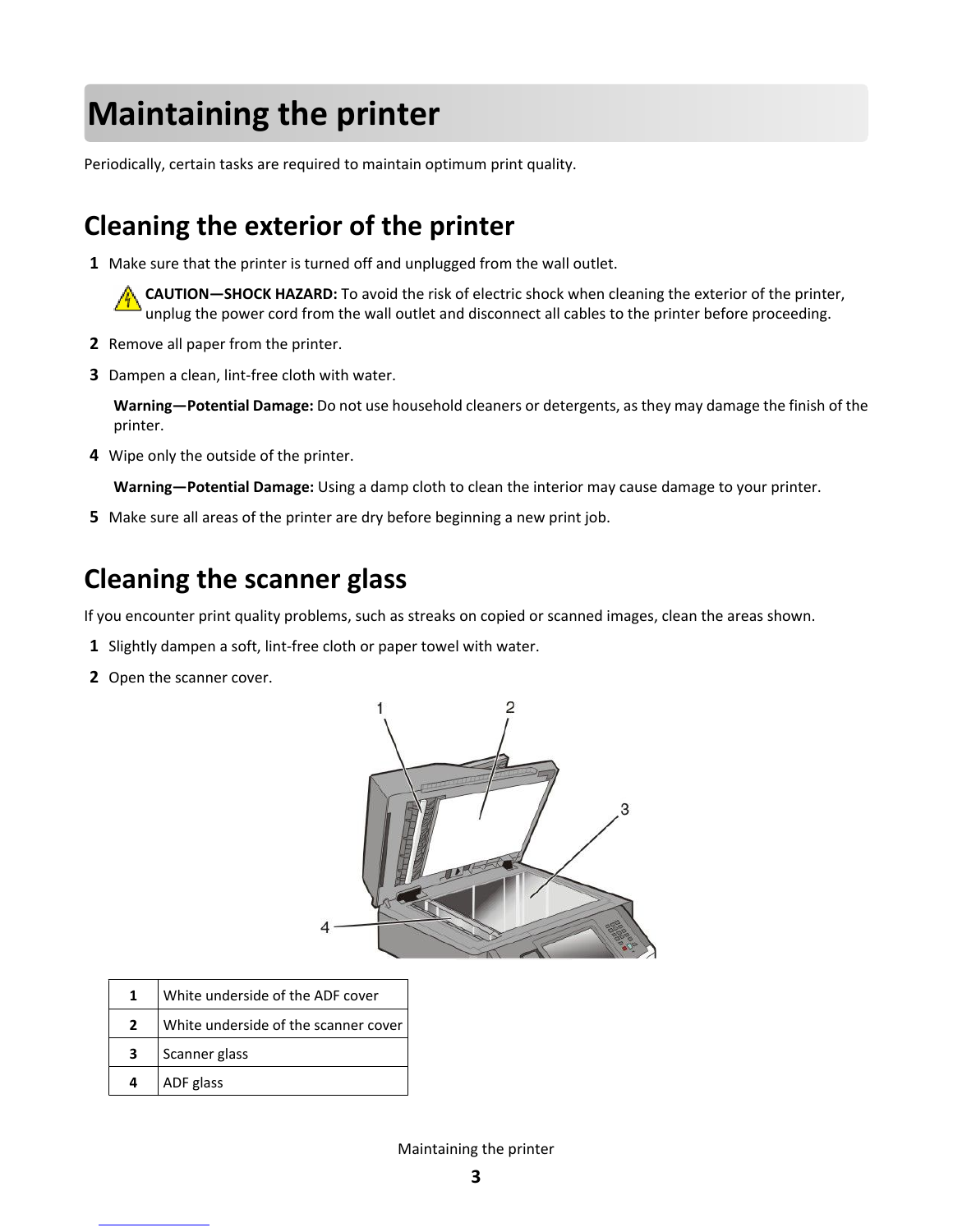- Wipe the areas shown and let them dry.
- Close the scanner cover.

### **Cleaning the ADF separator rollers**

After you have copied over 50,000 copies using the ADF, clean the ADF separator rollers.

Open the ADF cover.



Unlock the separator roll.



Remove the separator roll.



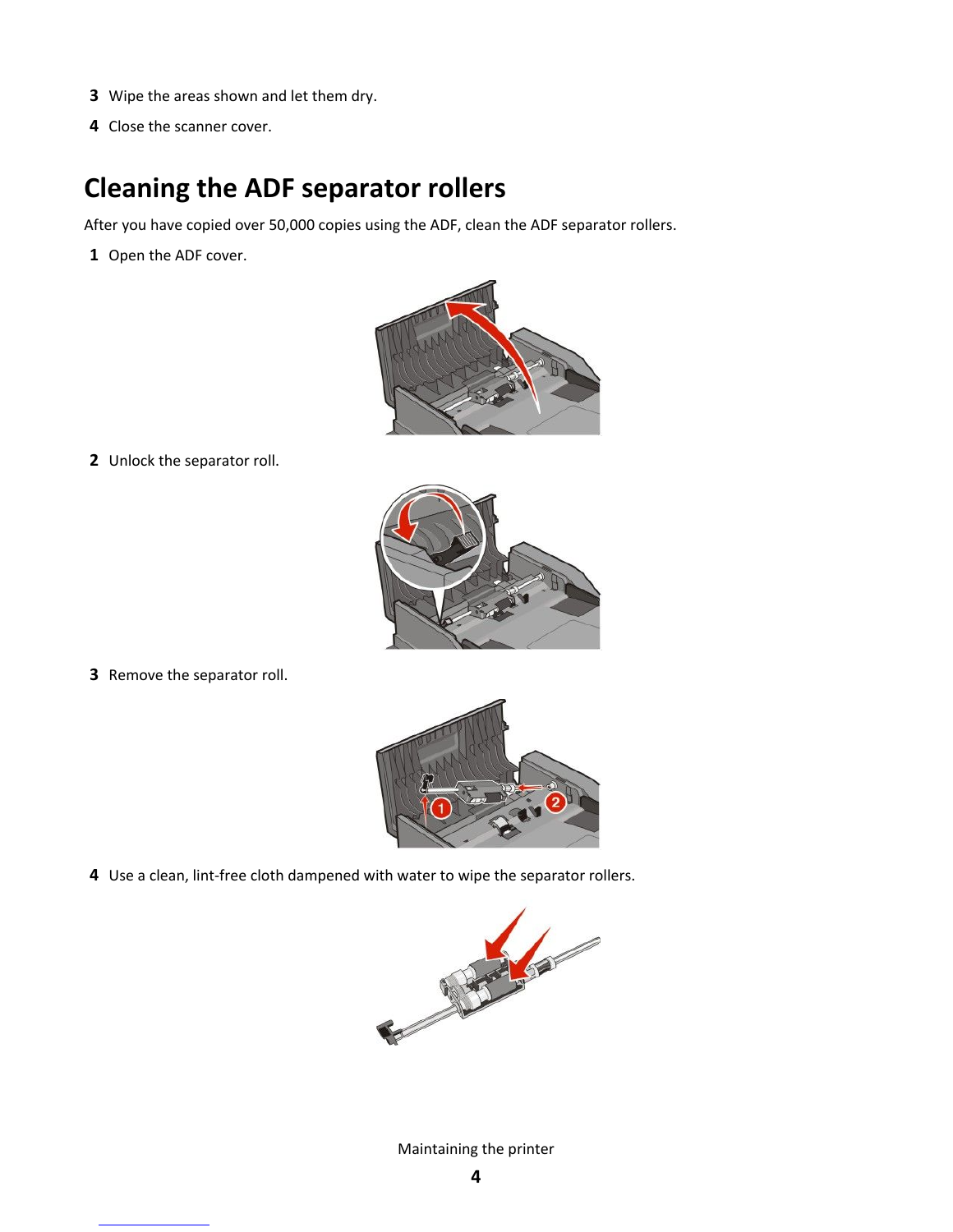Reinstall the separator roll.



Lock the separator roll.



Close the ADF cover.



### **Adjusting scanner registration**

Scanner Registration is a process to align the scan area with the paper location. To manually adjust the scanner registration:

- Turn the printer off.
- Clean the scanner glass and backing material.
- **3** Hold down  $\begin{array}{|c|c|c|c|}\n\hline\n3 & \text{and} & \hline\n\end{array}$  while turning the printer on.
- Release the buttons when the screen with the progress bar appears. The printer performs a power-on sequence, and then the Configuration menu appears.
- Touch the down arrow until **Scanner Manual Registration** appears.
- Touch **Scanner Manual Registration**.
- Touch **Print Quick Test** to print a registration page.
- Choose the section of the scanner to align.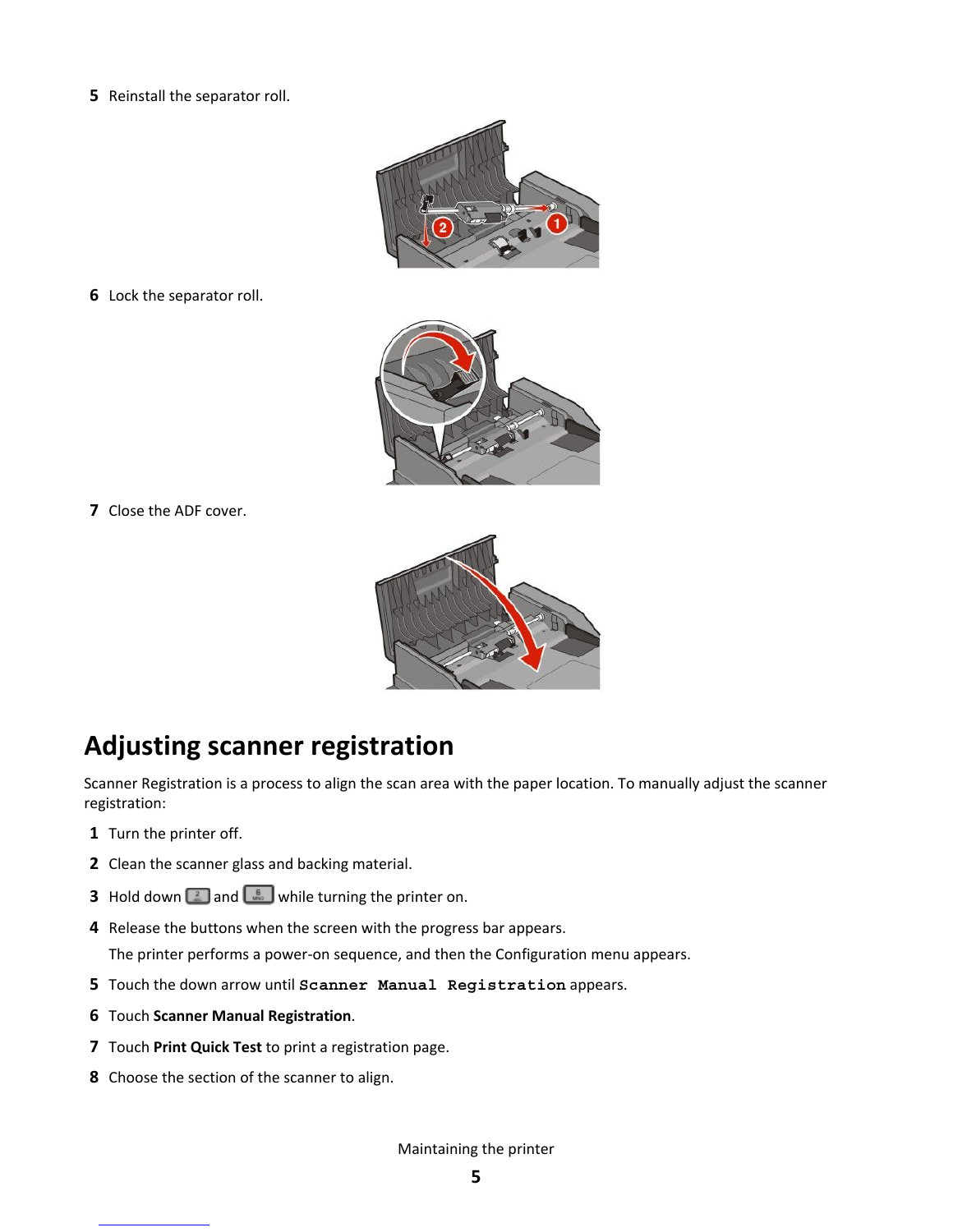To align the scanner glass (flatbed):

**a** Place the Quick Test page facedown on the scanner glass.



**b** Touch **Copy Quick Test**.

The scanner prints a copy of the Quick Test page.

- **c** Touch **Flatbed**.
- **d** Use the copy of the Quick Test page to adjust the Left Margin and Top Margin settings.
- **e** Touch **Submit**.
- **f** Touch **Copy Quick Test** and compare the new copy to the original.

Repeat the flatbed alignment steps until the position on the page of the Quick Test copy closely matches the original.

To align the ADF:

- **a** Do one of the following:
	- **•** To align the ADF front: place the Quick Test page faceup, short edge first into the ADF.
	- **•** To align the ADF back: place the Quick Test page facedown, short edge first into the ADF.
- **b** Touch **Copy Quick Test**.

The scanner prints a copy of the Quick Test page.

- **c** Touch **ADF Front** or **ADF Back**.
- **d** Use the copy of the Quick Test page to adjust the Horizontal Adjust and Top Margin settings.
- **e** Touch **Submit**.
- **f** Touch **Copy Quick Test** and compare the new copy to the original. Repeat the ADF alignment steps until the position on the page of the Quick Test copy closely matches the original.
- **9** Touch **Back**.
- **10** Touch **Exit Configuration**.

### **Storing supplies**

Choose a cool, clean storage area for the printer supplies. Store supplies right side up in their original packing until you are ready to use them.

Do not expose supplies to:

- **•** Direct sunlight
- **•** Temperatures above 35°C (95°F)
- **•** High humidity above 80%
- **•** Salty air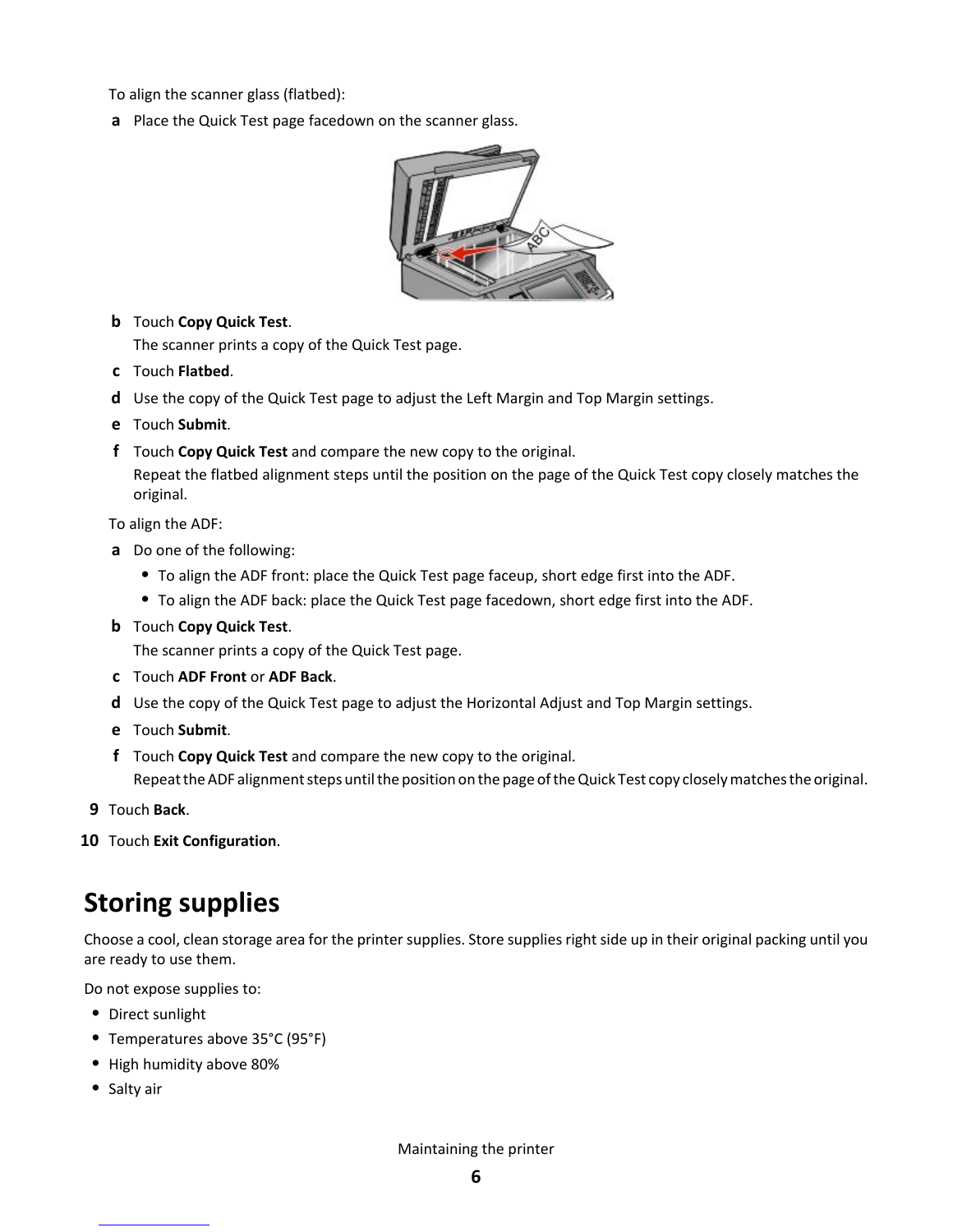- **•** Corrosive gases
- **•** Heavy dust

### **Checking the status of supplies**

A message appears on the display when a replacement supply item is needed or when maintenance is required.

#### **Checking the status of supplies from the printer control panel**

- **1** Make sure the printer is on and **Ready** appears.
- **2** On the home screen, touch **Status/Supplies**.

**Note:** If **Status/Supplies** is not on the home screen, then print a menu settings page to review the status of the supplies.

**3** Touch **View supplies**.

The View supplies screen appears, showing a summary of supply levels.

**Note:** The Black Cartridge gauge is only an estimate of how much toner is left in your cartridge.

#### **Checking the status of supplies from a network computer**

**Note:** The computer must be connected to the same network as the printer.

**1** Type the printer IP address into the address field of your Web browser.

**Note:** If you do not know the IP address of the printer, print a network setup page and locate the IP address in the TCP/IP section.

**2** Click **Device Status**. The Device Status page appears, displaying a summary of supply levels.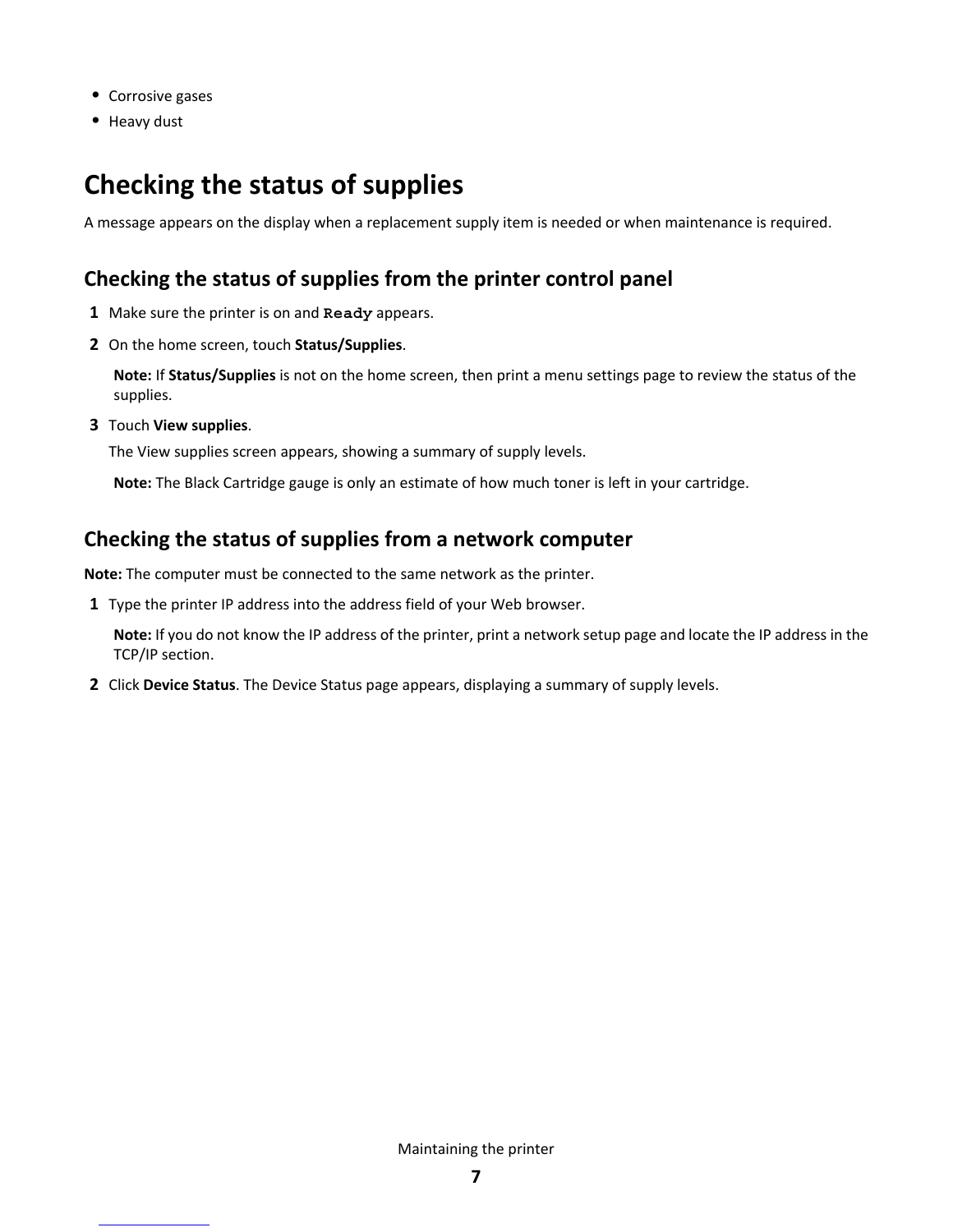## **Ordering supplies**

To order supplies in the U.S., contact Lexmark at 1-800-539-6275 for information about Lexmark authorized supplies dealers in your area. In other countries or regions, visit the Lexmark Web Site at **www.lexmark.com** or contact the place where you purchased the printer.

**Warning—Potential Damage:** Damage caused by the use of a supply or replacement item not produced by the manufacturer of this printer is not covered under warranty. Degraded print quality may result from using supplies or replacement items not produced by the manufacturer of this printer.

**Note:** All life estimates for printer supplies assume printing on letter- or A4-size plain paper.

### **Ordering toner cartridges**

When **88 Cartridge low** appears or when the print becomes faded:

- **1** Remove the toner cartridge.
- **2** Firmly shake the cartridge side-to-side and front-to-back several times to redistribute toner.



**3** Reinsert the cartridge and continue printing.

**Note:** Repeat this procedure multiple times until the print remains faded, and then replace the cartridge.

#### **Recommended toner cartridges and part numbers**

| <b>Part name</b>                        | <b>Lexmark Return Program Cartridge</b> | Regular cartridge |
|-----------------------------------------|-----------------------------------------|-------------------|
| Toner Cartridge                         | X463A11G                                | X463A21G          |
| High Yield Toner Cartridge              | X463H11G                                | X463H21G          |
| <b>Extra High Yield Toner Cartridge</b> | X463X11G                                | X463X21G          |

### **Ordering a photoconductor kit**

Depending on your printer model, the printer issues a message or a light sequence to let you know the photoconductor kit is near its end of life. At this time, order a photoconductor kit. You can also see the status of the photoconductor kit by printing a network setup page.

| <b>Part name</b>   | <b>Part number</b> |
|--------------------|--------------------|
| Photoconductor kit | E260X22G           |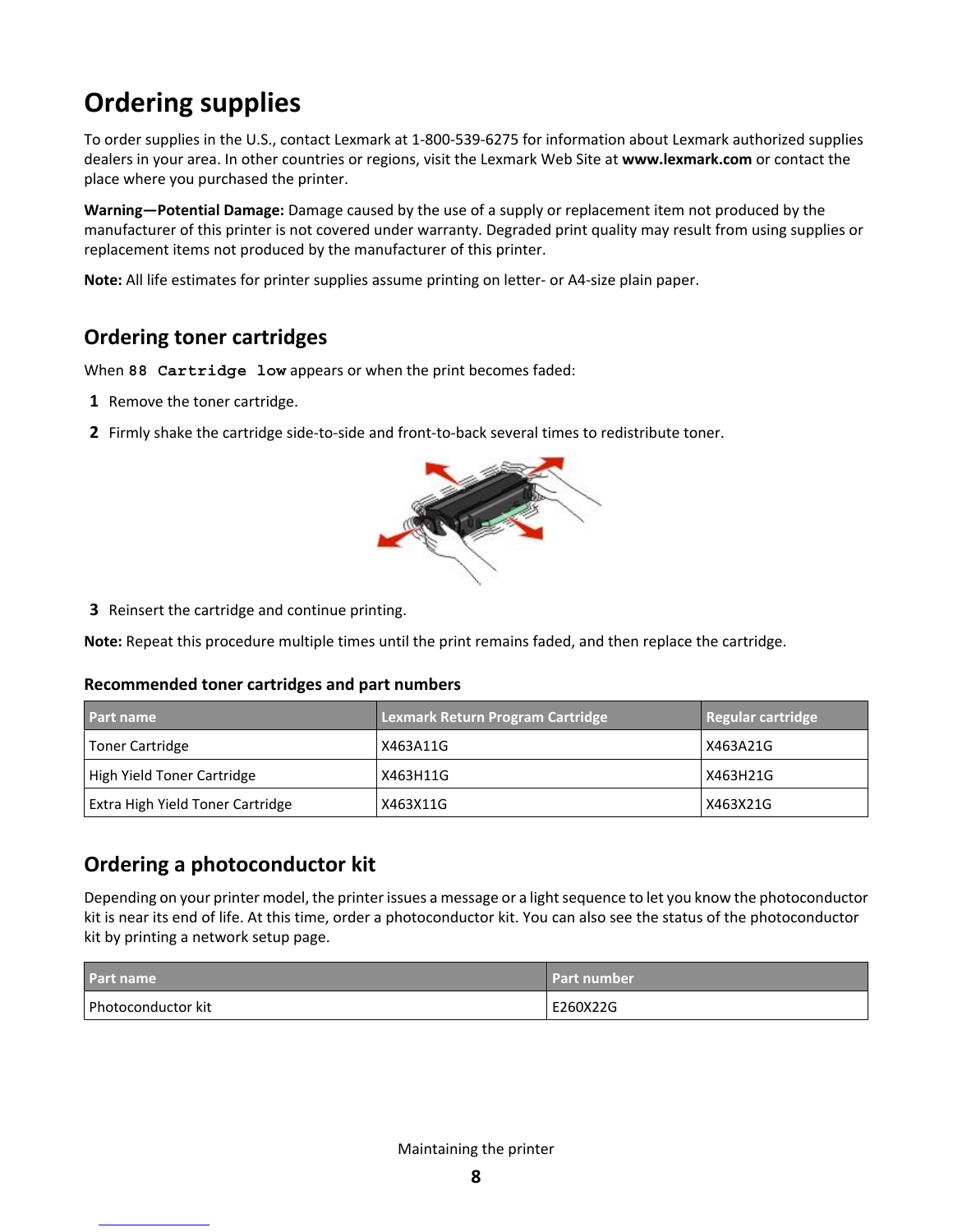### **Ordering ADF replacement parts**

Order ADF replacement parts if you experience problems with paper double-feeding or failing to feed through the Automatic Document Feeder.

| <b>Part name</b>   | <b>Part number</b> |
|--------------------|--------------------|
| ADF input tray     | 40X5470            |
| ADF separator pad  | 40X5472            |
| ADF separator roll | 40X5471            |

### **Moving the printer to another location**

**Warning—Potential Damage:** Damage to the printer caused by improper moving is not covered by the printer warranty.

**CAUTION—POTENTIAL INJURY:** The printer weight is greater than 18 kg (40 lb) and requires two or more trained personnel to move it safely.



**CAUTION—POTENTIAL INJURY:** Follow these guidelines to avoid personal injury or printer damage:

- **•** Turn the printer off using the power switch, and then unplug the power cord from the wall outlet.
- **•** Disconnect all cords and cables from the printer before moving it.
- **•** Use the handholds located on both sides of the printer to lift it.
- **•** Make sure your fingers are not under the printer when you set it down.
- **•** Before setting up the printer, make sure there is adequate clearance around it. For more information, see the *User's Guide*.

The printer and options can be safely moved to another location by following these precautions:

- **•** Any cart used to move the printer must be able to support its weight and have a large enough surface to support the full footprint of the printer.
- **•** Keep the printer in an upright position.
- **•** Avoid severe jarring movements.